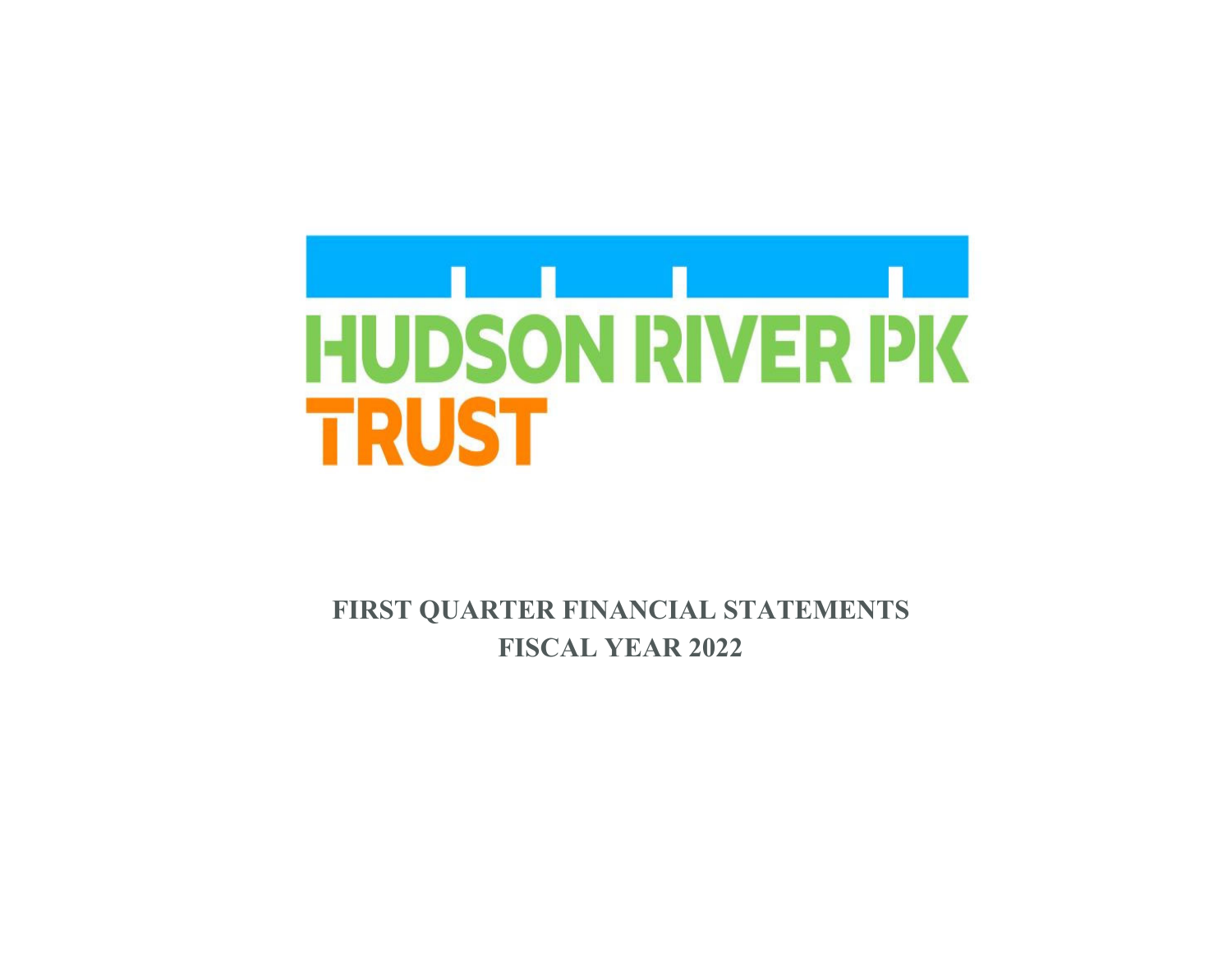## **HUDSON RIVER PARK TRUST (A Public Benefit Corporation in the State of New York) Statement of Net Position at June 30th, 2021 unaudited**

| <b>Net Financial Position</b>                     |               |
|---------------------------------------------------|---------------|
| <b>Current Assets:</b>                            |               |
| Cash and equivalents                              | \$28,907,537  |
| Investment                                        | \$188,563,857 |
| Accounts receivable                               | \$13,532,893  |
| <b>Total Current Assets</b>                       | \$231,004,287 |
| Prepaid expenses                                  | \$323,378     |
| Long Term Receivables (25% FEMA Receivable)       | \$796,702     |
| Construction in progress                          | \$87,195,670  |
| Property and equipment, net                       | \$597,689,858 |
| <b>Total Other Assets</b>                         | \$686,005,608 |
| <b>Total assets</b>                               | \$917,009,895 |
| <b>Current Liabilities:</b>                       |               |
| Accounts payable                                  | \$12,650,843  |
| Accrued expenses (Includes net pension liability) | \$8,289,402   |
| <b>Other Liability</b>                            | \$1,654,300   |
| <b>Total current liabilities</b>                  | \$22,594,545  |
| Other Postemployment Benefits Obligation          | \$29,247,302  |
| Deferred inflows of resources - unearned revenue  | \$2,857,019   |
| Net position:                                     |               |
| Net investment in capital assets                  | \$684,885,528 |
| Restricted for capital expenditures               | \$127,183,418 |
| Unrestricted                                      | \$50,242,084  |
| <b>Total net position</b>                         | \$862,311,030 |
|                                                   |               |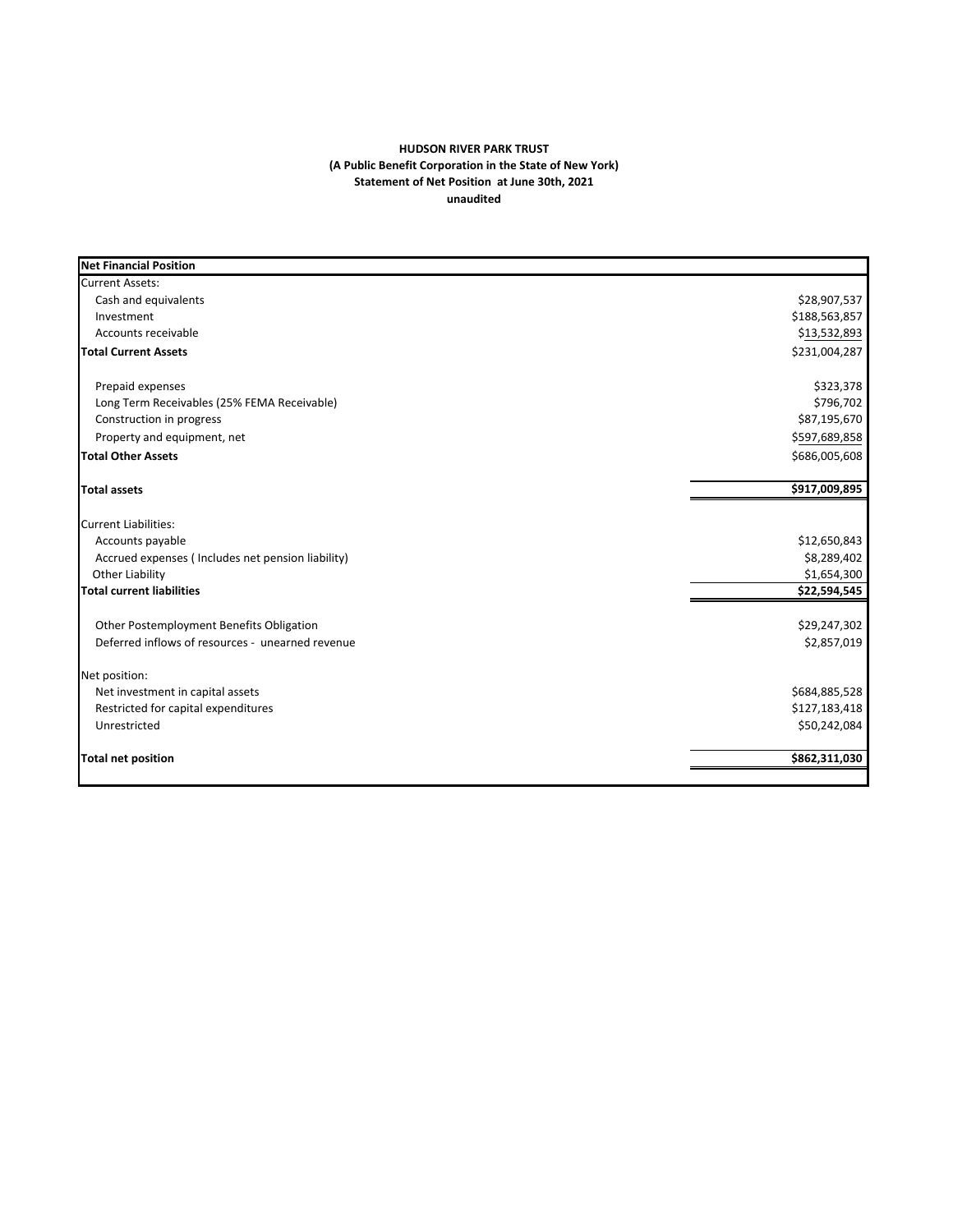## **SCHEDULE 1 TRUST OPERATING ACTIVITY BY BUDGET CATEGORIES**

|                                                                                              |             | 2022                                        | <b>JUNE</b>                             |            | Variance Explanations provided if + /- 5% from 25% for 3 Mo. vs FY Budget    |
|----------------------------------------------------------------------------------------------|-------------|---------------------------------------------|-----------------------------------------|------------|------------------------------------------------------------------------------|
| <b>BUDGET CATEGORIES</b>                                                                     | <b>Note</b> | <b>BUDGET</b>                               | <b>ACTUAL</b>                           | <b>PCT</b> |                                                                              |
| OPERATING REVENUE<br>SELF-GENERATED PORTION OF NON-OPERATING REVENUE<br><b>TOTAL REVENUE</b> |             | \$24,837,345<br>\$3,201,926<br>\$28,039,271 | \$7,169,860<br>\$369,397<br>\$7,539,258 | 27%        | 29% See notes<br>12% See notes                                               |
| DIRECT AND OTHER OPERATING EXPENSES<br>DIRECT PARK OPERATING EXPENSES                        |             |                                             |                                         |            |                                                                              |
| EDUCATION AND PARK PROGRAMS<br>GROUNDS, FACILITIES & CAPITAL PLANT                           |             | \$2,376,865<br>\$7,407,328                  | \$414,820<br>\$1,650,948                |            | 17% Seasonal variation; Increases expected IIQ and IIIQ<br>22% Within Budget |
| PUBLIC SAFETY & SECURITY<br><b>SANITATION</b>                                                |             | \$3,788,562<br>\$1,861,439                  | \$794,593<br>\$411.115                  |            | 21% Within Budget<br>22% Within Budget                                       |
| <b>UTILITIES</b><br><b>INSURANCE</b>                                                         |             | \$1,500,000<br>\$6,461,727                  | \$243,967<br>\$1,615,432                |            | 16% Seasonal variation; Increases expected IIQ and IIIQ<br>25% Accrual       |
| TOTAL DIRECT PARK OPERATING EXPENSES                                                         |             | \$23,395,921                                | \$5,130,875                             | 22%        |                                                                              |
| OTHER PARK OPERATING EXPENSES<br><b>PARKING EXPENSES</b>                                     |             | \$1,891,178                                 | \$352,715                               |            | 19% Labor cost associated with event parking not yet incurred                |
| ADMIN, SUPPORT & OVERHEAD EXPENSES<br>TOTAL OTHER PARK OPERATING EXPENSES                    |             | \$6,445,276<br>\$8.336.454                  | \$1,041,769<br>\$1.394.484              | 17%        | 16% Consultant projects for document mgmt, SharePoint not commenced          |
| REIMBURSEABLE OPERATING EXPENSES                                                             |             | (56, 391, 947)                              | ( \$1,492,034)                          |            | 23% Within Budget                                                            |
| NET OPERATING EXPENSES                                                                       |             | \$25,340,428                                | \$5,033,325                             |            | 20% Within Budget                                                            |
| <b>SURPLUS (DEFICIT)</b>                                                                     |             | \$2,698,843                                 | \$2,505,933                             | 93%        |                                                                              |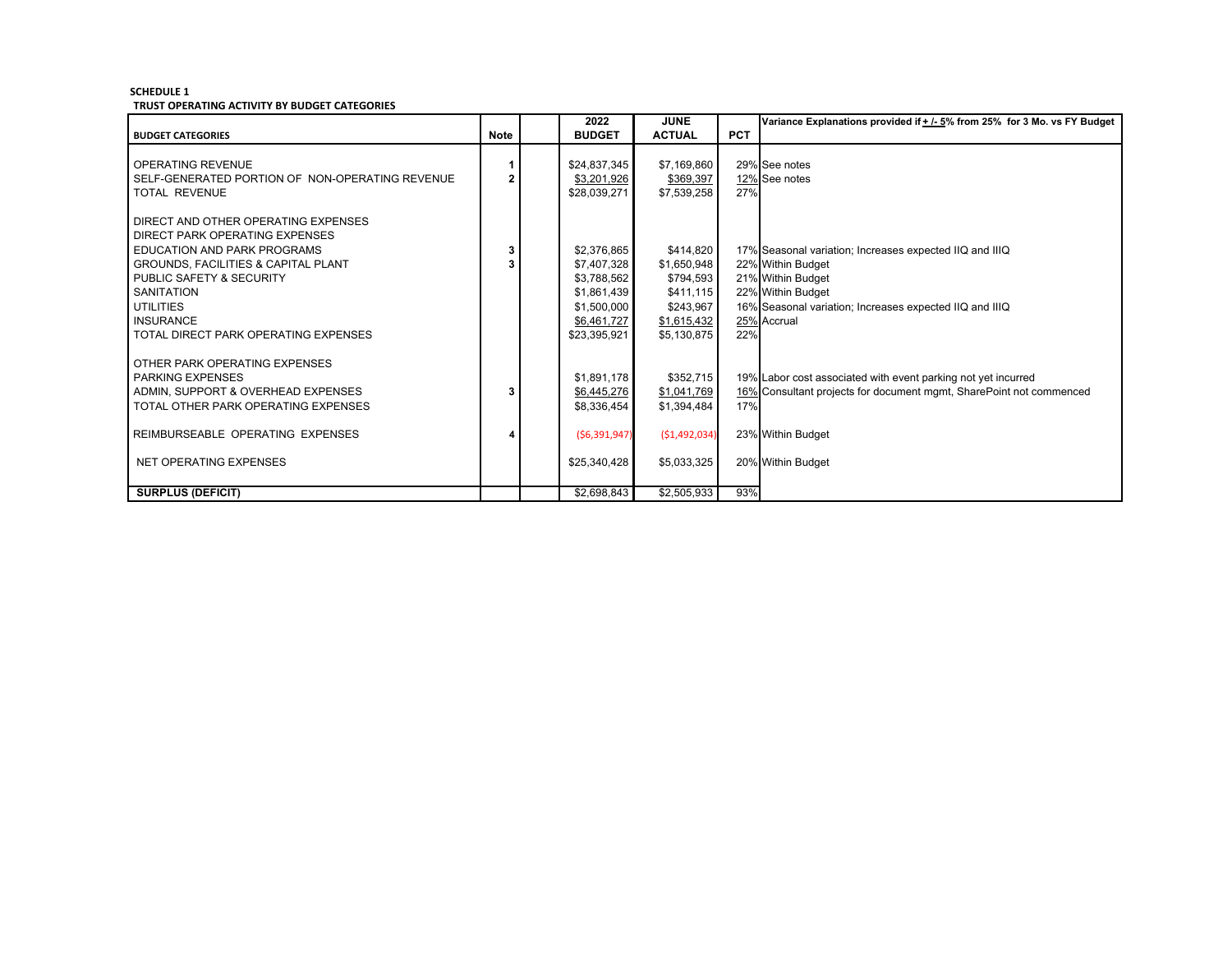## **SCHEDULE 2**

| SURPLUS (DEFICIT) AFTER CONSIDERATION OF CAPITAL MAINTENANCE (CAPm) & CAPITAL EQUIPMENT (CAPx)                                                                        |             |                                                                           |                                                                   |     |                                                                                                        |
|-----------------------------------------------------------------------------------------------------------------------------------------------------------------------|-------------|---------------------------------------------------------------------------|-------------------------------------------------------------------|-----|--------------------------------------------------------------------------------------------------------|
| <b>BUDGET CATEGORIES</b>                                                                                                                                              | <b>Note</b> | 2022<br><b>BUDGET</b>                                                     | <b>JUNE</b><br><b>ACTUAL</b>                                      |     | <b>PCT</b> Variance Explanations provided if + /- 5% from 25% for 3 Mo. vs FY Budget                   |
| SURPLUS (DEFICIT) BEFORE CAPITAL MAINTENANCE AND CAPITAL EQUIPMENT                                                                                                    |             | \$2,698,843                                                               | \$2,505,933                                                       |     | 93% Carry over from Schedule 1                                                                         |
| <b>EQUIPMENT CAPX</b><br>I UPLAND AND PARK PIERS CAPm<br>MARINE STRUCTURES OTHER THAN PIER 40 CAPm<br>PIER 40 CAPm<br>GROSS AMOUNT CAPx AND CAPM WITHOUT REIMBURSABLE |             | \$1,212,500<br>\$8,482,884<br>\$3,343,025<br>\$21,730,166<br>\$34,768,575 | \$164,200<br>\$833,959<br>\$742,266<br>\$6,037,642<br>\$7,778,067 |     | 14% Increase expected in IIQ<br>10% Increase expected in IIQ<br>22% Within Budget<br>28% Within Budget |
| REIMBURSABLE CAPx AND CAPm                                                                                                                                            |             | \$28,570,036                                                              | \$5,482,085                                                       | 19% |                                                                                                        |
| CAPx and CAPm net of reimbursable                                                                                                                                     |             | \$6,198,539                                                               | \$2,295,982                                                       | 37% |                                                                                                        |
| SURPLUS (DEFICIT) AFTER CAPx AND CAPM WITHOUT REIMBURSABLE<br>SURPLUS (DEFICIT) AFTER CAPx AND CAPM NET OF REIMBURSABLE                                               |             | (\$32,069,732)<br>(S3,499,696)                                            | (\$5,272,134)<br>\$209,951                                        | 16% |                                                                                                        |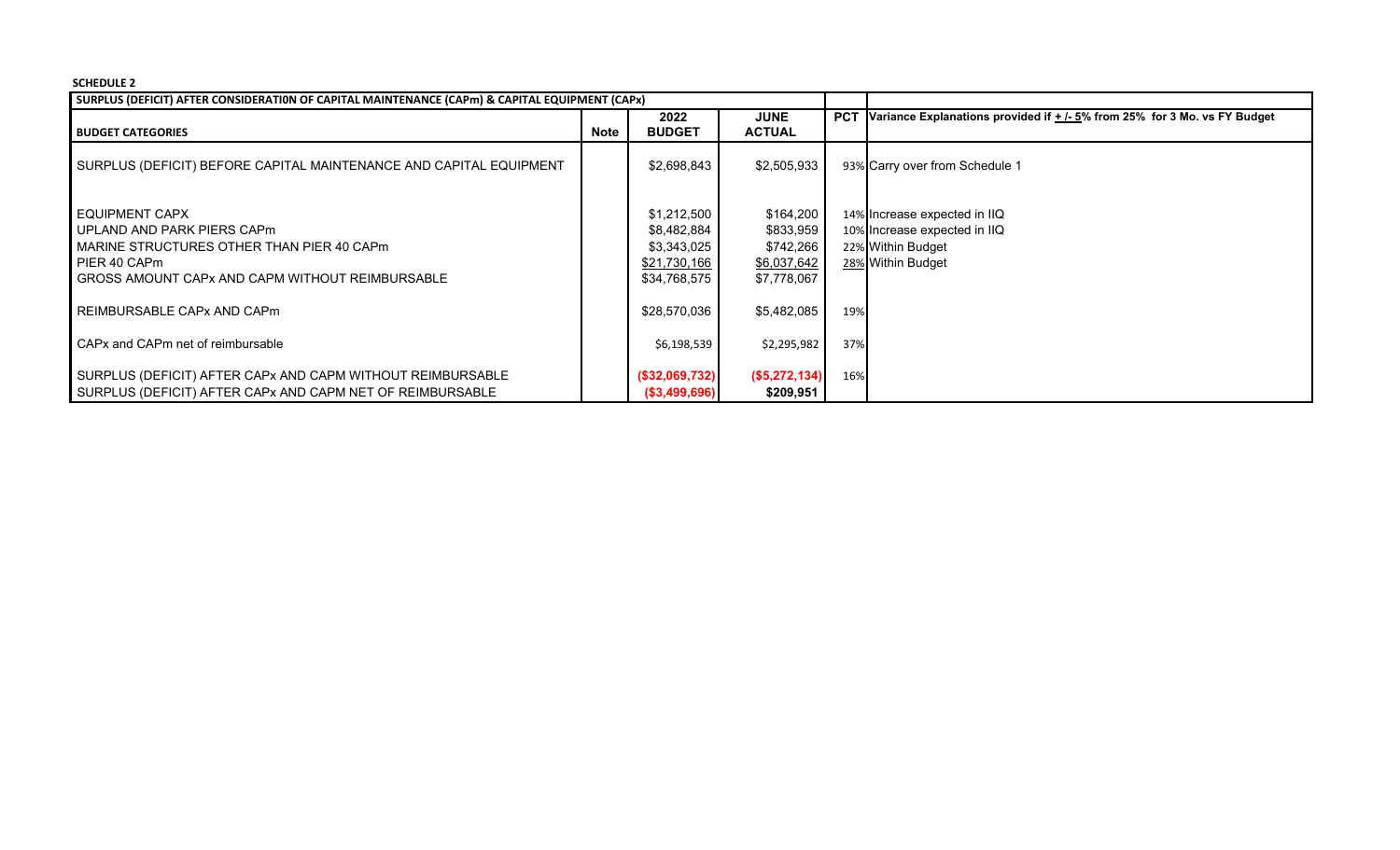## **SCHEDULE 3**

 $\mathbf{I}$ 

| SURPLUS (DEFICIT) AFTER NON-OPERATING COSTS                                                                                                          |             |                                             |                                            |            |                                                                           |  |  |
|------------------------------------------------------------------------------------------------------------------------------------------------------|-------------|---------------------------------------------|--------------------------------------------|------------|---------------------------------------------------------------------------|--|--|
|                                                                                                                                                      |             | 2022                                        | <b>JUNE</b>                                |            | Variance Explanations provided if + /- 5% from 25% for 3 Mo. vs FY Budget |  |  |
| <b>BUDGET CATEGORIES</b>                                                                                                                             | <b>Note</b> | <b>BUDGET</b>                               | <b>ACTUAL</b>                              | <b>PCT</b> |                                                                           |  |  |
| <b>SURPLUS (DEFICIT) BEFORE CAPM AND CAPX</b>                                                                                                        |             | \$2,698,843                                 | \$2,505,933                                |            | 93% See schedule 2                                                        |  |  |
| <b>I NON-OPERATING EXPENSES</b><br>I OPEB AND ACCRUED PENSION LIABILITY<br><b>I DEPRECIATIONS AND AMORTIZATION</b><br>I TOTAL NON-OPERATING EXPENSES |             | \$1,407,128<br>\$12,448,937<br>\$13.856.065 | \$351,782<br>\$3,112,234.25<br>\$3,464,016 | 25%        | 25% Accrued only<br>25% Accrued only                                      |  |  |
| SURPLUS (DEFICIT) AFTER NON-OPERATING EXPENSES                                                                                                       |             | (S11, 157, 222)                             | ( \$958,083)                               | 9%         |                                                                           |  |  |